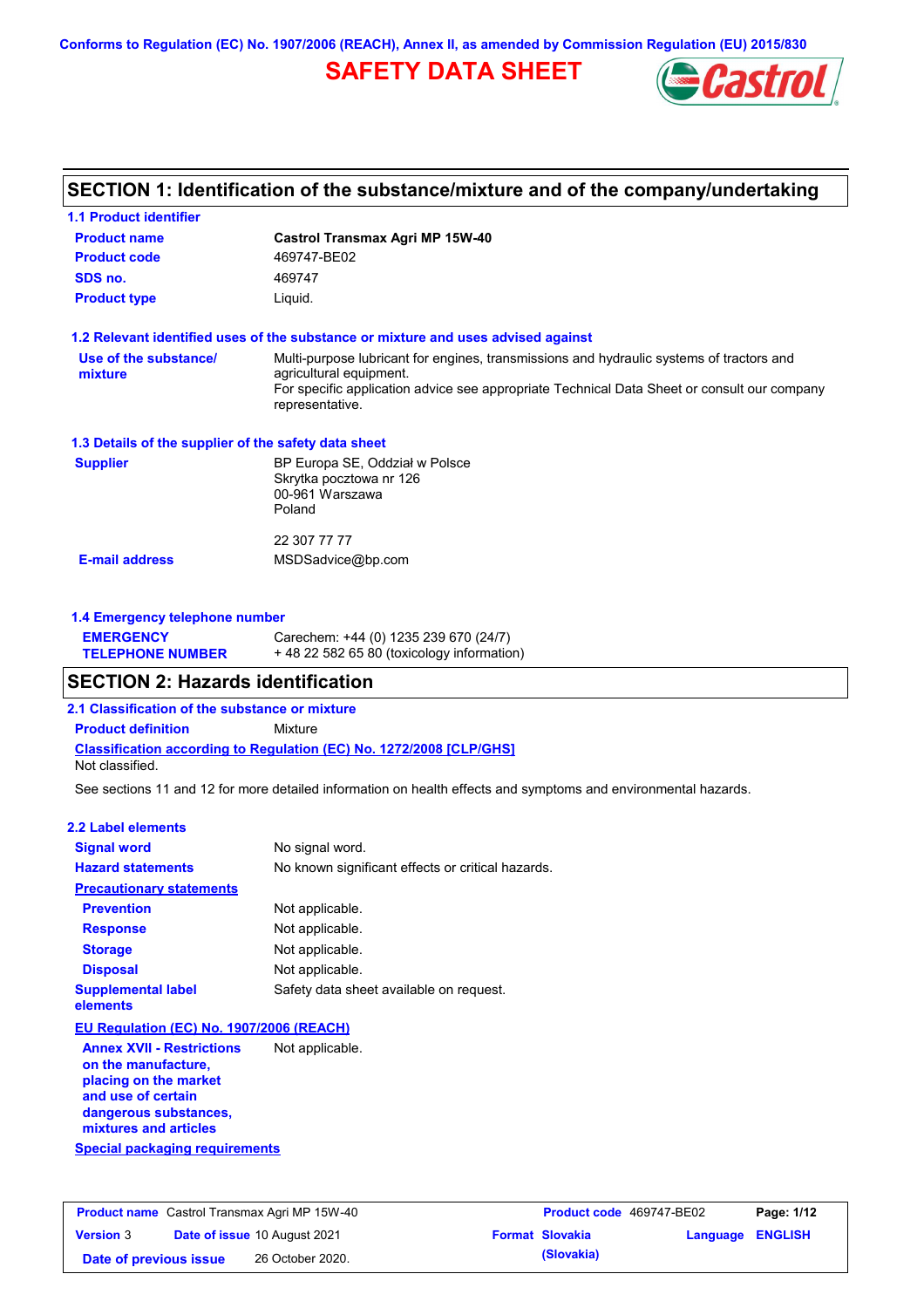#### **Conforms to Regulation (EC) No. 1907/2006 (REACH), Annex II, as amended by Commission Regulation (EU) 2015/830**

# **SECTION 2: Hazards identification**

| <b>Containers to be fitted</b><br>with child-resistant<br>fastenings                                                     | Not applicable.                                                                                                                                                                                                                                                                                                                                                                                                                                                                                                                                                                                                                        |
|--------------------------------------------------------------------------------------------------------------------------|----------------------------------------------------------------------------------------------------------------------------------------------------------------------------------------------------------------------------------------------------------------------------------------------------------------------------------------------------------------------------------------------------------------------------------------------------------------------------------------------------------------------------------------------------------------------------------------------------------------------------------------|
| <b>Tactile warning of danger</b>                                                                                         | Not applicable.                                                                                                                                                                                                                                                                                                                                                                                                                                                                                                                                                                                                                        |
| 2.3 Other hazards                                                                                                        |                                                                                                                                                                                                                                                                                                                                                                                                                                                                                                                                                                                                                                        |
| <b>Results of PBT and vPvB</b><br>assessment                                                                             | Product does not meet the criteria for PBT or vPvB according to Regulation (EC) No. 1907/2006,<br>Annex XIII.                                                                                                                                                                                                                                                                                                                                                                                                                                                                                                                          |
| <b>Product meets the criteria</b><br>for PBT or vPvB according<br>to Regulation (EC) No.<br><b>1907/2006, Annex XIII</b> | This mixture does not contain any substances that are assessed to be a PBT or a vPvB.                                                                                                                                                                                                                                                                                                                                                                                                                                                                                                                                                  |
| Other hazards which do<br>not result in classification                                                                   | Defatting to the skin.<br>USED ENGINE OILS<br>Used engine oil may contain hazardous components which have the potential to cause skin<br>cancer.<br>See Toxicological Information, section 11 of this Safety Data Sheet.<br>Note: High Pressure Applications<br>Injections through the skin resulting from contact with the product at high pressure constitute a<br>major medical emergency.<br>See 'Notes to physician' under First-Aid Measures, Section 4 of this Safety Data Sheet.<br>Experimental data on one or more of the components has been used to determine all or part of<br>the hazard classification of this product. |

#### **SECTION 3: Composition/information on ingredients**

**3.2 Mixtures**

**Product definition**

Mixture

Highly refined base oil (IP 346 DMSO extract < 3%). Proprietary performance additives.

| <b>Product/ingredient</b><br>name                                                                   | <b>Identifiers</b>                                                                             | $\frac{9}{6}$ | <b>Regulation (EC) No.</b><br>1272/2008 [CLP]                      | <b>Type</b> |
|-----------------------------------------------------------------------------------------------------|------------------------------------------------------------------------------------------------|---------------|--------------------------------------------------------------------|-------------|
| Distillates (petroleum), hydrotreated<br>heavy paraffinic                                           | REACH #: 01-2119484627-25 ≥25 - ≤50<br>EC: 265-157-1<br>CAS: 64742-54-7<br>Index: 649-467-00-8 |               | Not classified.                                                    | $[2]$       |
| Distillates (petroleum), solvent-<br>dewaxed heavy paraffinic                                       | REACH #: 01-2119471299-27 ≥25 - ≤50<br>EC: 265-169-7<br>CAS: 64742-65-0<br>Index: 649-474-00-6 |               | Not classified.                                                    | $[2]$       |
| Distillates (petroleum), hydrotreated<br>heavy paraffinic                                           | REACH #: 01-2119484627-25 ≤3<br>EC: 265-157-1<br>CAS: 64742-54-7<br>Index: 649-467-00-8        |               | Asp. Tox. 1, H304                                                  | [1] [2]     |
| Distillates (petroleum), solvent-<br>dewaxed heavy paraffinic                                       | REACH #: 01-2119471299-27 ≤3<br>EC: 265-169-7<br>CAS: 64742-65-0<br>Index: 649-474-00-6        |               | Asp. Tox. 1, H304                                                  | [1] [2]     |
| Phosphorodithioic acid, mixed O,O-bis<br>(2-ethylhexyl and iso-Bu and iso-Pr)<br>esters, zinc salts | REACH #: 01-2119521201-61<br>EC: 288-917-4<br>CAS: 85940-28-9                                  | -≤3           | Skin Irrit. 2, H315<br>Eye Dam. 1, H318<br>Aquatic Chronic 2, H411 | [1] [2]     |

**See Section 16 for the full text of the H statements declared above.**

#### Type

[1] Substance classified with a health or environmental hazard

[2] Substance with a workplace exposure limit

[3] Substance meets the criteria for PBT according to Regulation (EC) No. 1907/2006, Annex XIII

[4] Substance meets the criteria for vPvB according to Regulation (EC) No. 1907/2006, Annex XIII

[5] Substance of equivalent concern

[6] Additional disclosure due to company policy

Occupational exposure limits, if available, are listed in Section 8.

|                        | <b>Product name</b> Castrol Transmax Agri MP 15W-40 | Product code 469747-BE02 |                         | Page: 2/12 |
|------------------------|-----------------------------------------------------|--------------------------|-------------------------|------------|
| <b>Version 3</b>       | <b>Date of issue 10 August 2021</b>                 | <b>Format Slovakia</b>   | <b>Language ENGLISH</b> |            |
| Date of previous issue | 26 October 2020.                                    | (Slovakia)               |                         |            |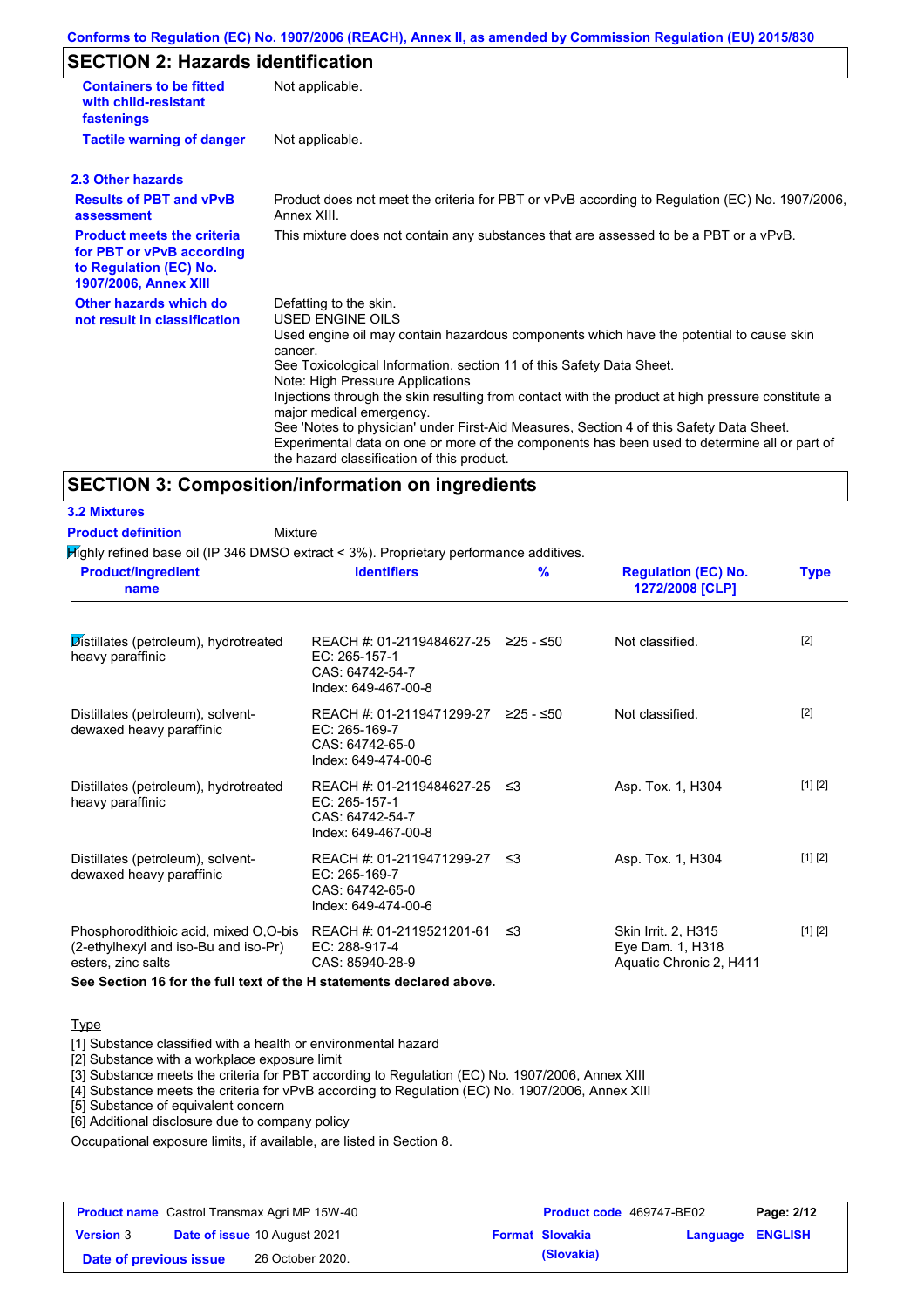### **SECTION 4: First aid measures**

#### Do not induce vomiting unless directed to do so by medical personnel. Get medical attention if symptoms occur. In case of contact, immediately flush eyes with plenty of water for at least 15 minutes. Eyelids should be held away from the eyeball to ensure thorough rinsing. Check for and remove any contact lenses. Get medical attention. **4.1 Description of first aid measures** If inhaled, remove to fresh air. Get medical attention if symptoms occur. **Ingestion Inhalation Eye contact Protection of first-aiders** No action shall be taken involving any personal risk or without suitable training. It may be dangerous to the person providing aid to give mouth-to-mouth resuscitation. **Skin contact** Wash skin thoroughly with soap and water or use recognised skin cleanser. Remove contaminated clothing and shoes. Wash clothing before reuse. Clean shoes thoroughly before reuse. Get medical attention if irritation develops.

#### **4.2 Most important symptoms and effects, both acute and delayed**

See Section 11 for more detailed information on health effects and symptoms.

| <b>Potential acute health effects</b> |                                                                                                                   |
|---------------------------------------|-------------------------------------------------------------------------------------------------------------------|
| <b>Inhalation</b>                     | Vapour inhalation under ambient conditions is not normally a problem due to low vapour<br>pressure.               |
| <b>Ingestion</b>                      | No known significant effects or critical hazards.                                                                 |
| <b>Skin contact</b>                   | Defatting to the skin. May cause skin dryness and irritation.                                                     |
| <b>Eye contact</b>                    | Not classified as an eye irritant. Based on data available for this or related materials.                         |
|                                       | Delayed and immediate effects as well as chronic effects from short and long-term exposure                        |
| <b>Inhalation</b>                     | Overexposure to the inhalation of airborne droplets or aerosols may cause irritation of the<br>respiratory tract. |
| <b>Ingestion</b>                      | Ingestion of large quantities may cause nausea and diarrhoea.                                                     |
| <b>Skin contact</b>                   | Prolonged or repeated contact can defat the skin and lead to irritation and/or dermatitis.                        |
| Eye contact                           | Potential risk of transient stinging or redness if accidental eye contact occurs.                                 |
|                                       | 4.3 Indication of any immediate medical attention and special treatment needed                                    |
| Notes to physician                    | Treatment should in general he symptomatic and directed to relieving any effects                                  |

| <b>Notes to physician</b> | Treatment should in general be symptomatic and directed to relieving any effects.                                                                                                      |
|---------------------------|----------------------------------------------------------------------------------------------------------------------------------------------------------------------------------------|
|                           | Note: High Pressure Applications                                                                                                                                                       |
|                           | Injections through the skin resulting from contact with the product at high pressure constitute a                                                                                      |
|                           | major medical emergency. Injuries may not appear serious at first but within a few hours tissue                                                                                        |
|                           | becomes swollen, discoloured and extremely painful with extensive subcutaneous necrosis.                                                                                               |
|                           | Surgical exploration should be undertaken without delay. Thorough and extensive debridement                                                                                            |
|                           | of the wound and underlying tissue is necessary to minimise tissue loss and prevent or limit<br>permanent damage. Note that high pressure may force the product considerable distances |
|                           | along tissue planes.                                                                                                                                                                   |

# **SECTION 5: Firefighting measures**

| 5.1 Extinguishing media                                   |                                                                                                                                                                                                                                                                                                                                                                   |
|-----------------------------------------------------------|-------------------------------------------------------------------------------------------------------------------------------------------------------------------------------------------------------------------------------------------------------------------------------------------------------------------------------------------------------------------|
| <b>Suitable extinguishing</b><br>media                    | In case of fire, use foam, dry chemical or carbon dioxide extinguisher or spray.                                                                                                                                                                                                                                                                                  |
| <b>Unsuitable extinguishing</b><br>media                  | Do not use water jet. The use of a water jet may cause the fire to spread by splashing the<br>burning product.                                                                                                                                                                                                                                                    |
| 5.2 Special hazards arising from the substance or mixture |                                                                                                                                                                                                                                                                                                                                                                   |
| <b>Hazards from the</b><br>substance or mixture           | In a fire or if heated, a pressure increase will occur and the container may burst.                                                                                                                                                                                                                                                                               |
| <b>Hazardous combustion</b><br>products                   | Combustion products may include the following:<br>carbon oxides (CO, CO <sub>2</sub> ) (carbon monoxide, carbon dioxide)                                                                                                                                                                                                                                          |
| 5.3 Advice for firefighters                               |                                                                                                                                                                                                                                                                                                                                                                   |
| <b>Special precautions for</b><br>fire-fighters           | No action shall be taken involving any personal risk or without suitable training. Promptly<br>isolate the scene by removing all persons from the vicinity of the incident if there is a fire.                                                                                                                                                                    |
| <b>Special protective</b><br>equipment for fire-fighters  | Fire-fighters should wear appropriate protective equipment and self-contained breathing<br>apparatus (SCBA) with a full face-piece operated in positive pressure mode. Clothing for fire-<br>fighters (including helmets, protective boots and gloves) conforming to European standard EN<br>469 will provide a basic level of protection for chemical incidents. |

|                        | <b>Product name</b> Castrol Transmax Agri MP 15W-40 | Product code 469747-BE02 |                         | Page: 3/12 |
|------------------------|-----------------------------------------------------|--------------------------|-------------------------|------------|
| <b>Version 3</b>       | <b>Date of issue 10 August 2021</b>                 | <b>Format Slovakia</b>   | <b>Language ENGLISH</b> |            |
| Date of previous issue | 26 October 2020.                                    | (Slovakia)               |                         |            |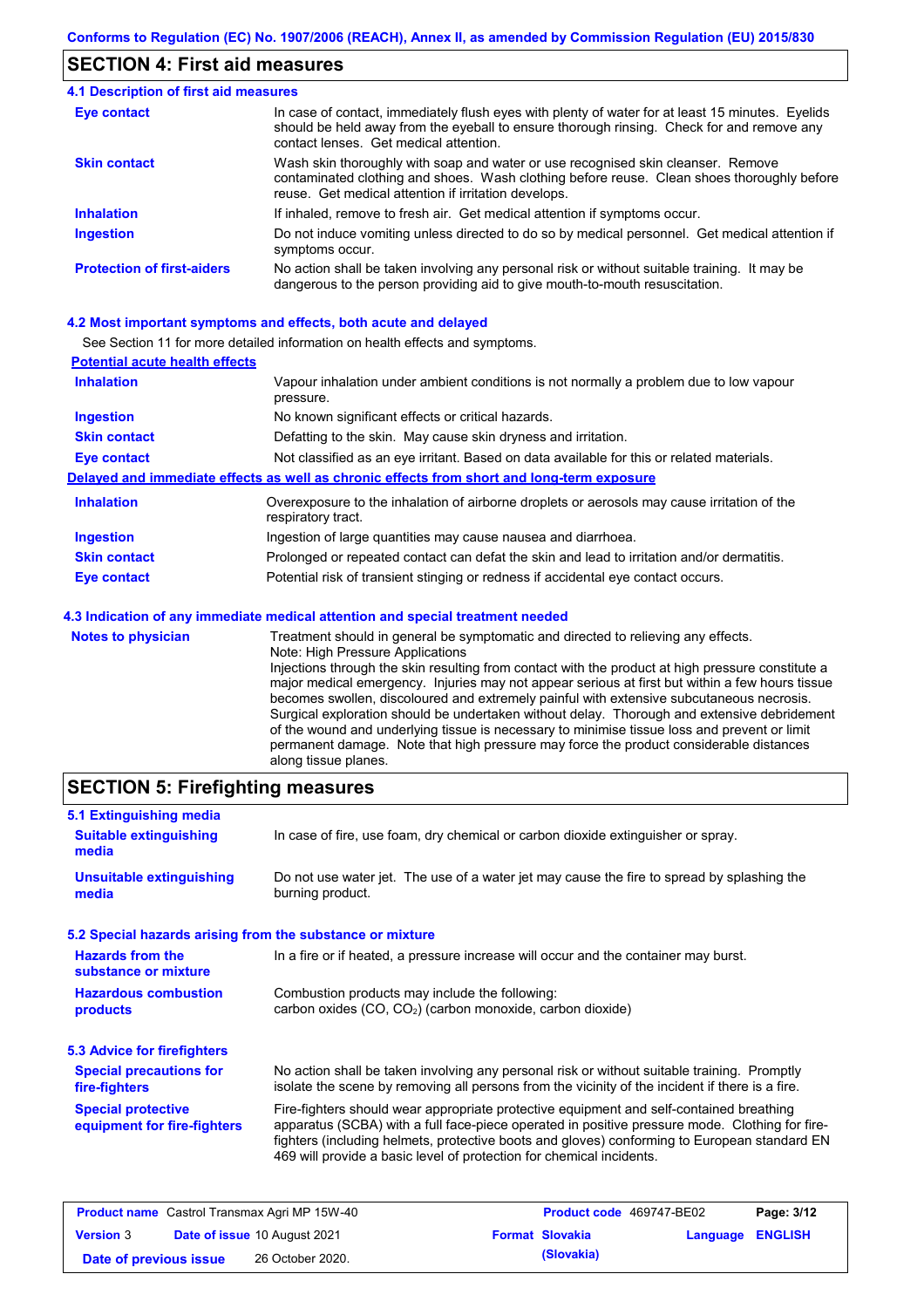# **SECTION 6: Accidental release measures**

|                                                          | 6.1 Personal precautions, protective equipment and emergency procedures                                                                                                                                                                                                                                                                                                                        |
|----------------------------------------------------------|------------------------------------------------------------------------------------------------------------------------------------------------------------------------------------------------------------------------------------------------------------------------------------------------------------------------------------------------------------------------------------------------|
| For non-emergency<br>personnel                           | No action shall be taken involving any personal risk or without suitable training. Evacuate<br>surrounding areas. Keep unnecessary and unprotected personnel from entering. Do not touch<br>or walk through spilt material. Floors may be slippery; use care to avoid falling. Put on<br>appropriate personal protective equipment.                                                            |
| For emergency responders                                 | Entry into a confined space or poorly ventilated area contaminated with vapour, mist or fume is<br>extremely hazardous without the correct respiratory protective equipment and a safe system of<br>work. Wear self-contained breathing apparatus. Wear a suitable chemical protective suit.<br>Chemical resistant boots. See also the information in "For non-emergency personnel".           |
| <b>6.2 Environmental</b><br>precautions                  | Avoid dispersal of spilt material and runoff and contact with soil, waterways, drains and sewers.<br>Inform the relevant authorities if the product has caused environmental pollution (sewers,<br>waterways, soil or air).                                                                                                                                                                    |
| 6.3 Methods and material for containment and cleaning up |                                                                                                                                                                                                                                                                                                                                                                                                |
| <b>Small spill</b>                                       | Stop leak if without risk. Move containers from spill area. Absorb with an inert material and<br>place in an appropriate waste disposal container. Dispose of via a licensed waste disposal<br>contractor.                                                                                                                                                                                     |
| <b>Large spill</b>                                       | Stop leak if without risk. Move containers from spill area. Prevent entry into sewers, water<br>courses, basements or confined areas. Contain and collect spillage with non-combustible,<br>absorbent material e.g. sand, earth, vermiculite or diatomaceous earth and place in container<br>for disposal according to local regulations. Dispose of via a licensed waste disposal contractor. |
| 6.4 Reference to other<br><b>sections</b>                | See Section 1 for emergency contact information.<br>See Section 5 for firefighting measures.<br>See Section 8 for information on appropriate personal protective equipment.<br>See Section 12 for environmental precautions.<br>See Section 13 for additional waste treatment information.                                                                                                     |

# **SECTION 7: Handling and storage**

# **7.1 Precautions for safe handling**

| <b>Protective measures</b>                                                           | Put on appropriate personal protective equipment.                                                                                                                                                                                                                                                                                                                                                                                                                                        |
|--------------------------------------------------------------------------------------|------------------------------------------------------------------------------------------------------------------------------------------------------------------------------------------------------------------------------------------------------------------------------------------------------------------------------------------------------------------------------------------------------------------------------------------------------------------------------------------|
| <b>Advice on general</b><br>occupational hygiene                                     | Eating, drinking and smoking should be prohibited in areas where this material is handled.<br>stored and processed. Wash thoroughly after handling. Remove contaminated clothing and<br>protective equipment before entering eating areas. See also Section 8 for additional<br>information on hygiene measures.                                                                                                                                                                         |
| <b>7.2 Conditions for safe</b><br>storage, including any<br><i>incompatibilities</i> | Store in accordance with local requlations. Store in a dry, cool and well-ventilated area, away<br>from incompatible materials (see Section 10). Keep away from heat and direct sunlight. Keep<br>container tightly closed and sealed until ready for use. Containers that have been opened must<br>be carefully resealed and kept upright to prevent leakage. Store and use only in equipment/<br>containers designed for use with this product. Do not store in unlabelled containers. |
| <b>Not suitable</b>                                                                  | Prolonged exposure to elevated temperature                                                                                                                                                                                                                                                                                                                                                                                                                                               |
| 7.3 Specific end use(s)                                                              |                                                                                                                                                                                                                                                                                                                                                                                                                                                                                          |
| <b>Recommendations</b>                                                               | See section 1.2 and Exposure scenarios in annex, if applicable.                                                                                                                                                                                                                                                                                                                                                                                                                          |

# **SECTION 8: Exposure controls/personal protection**

| <b>Occupational exposure limits</b>                          | No exposure limit value known.                                                                                                                                                                                                                                                                                                                                                                                                                                                |
|--------------------------------------------------------------|-------------------------------------------------------------------------------------------------------------------------------------------------------------------------------------------------------------------------------------------------------------------------------------------------------------------------------------------------------------------------------------------------------------------------------------------------------------------------------|
| <b>Product/ingredient name</b>                               | <b>Exposure limit values</b>                                                                                                                                                                                                                                                                                                                                                                                                                                                  |
| Distillates (petroleum), hydrotreated heavy paraffinic       | Government regulation SR c. 355/2006 (Slovakia).<br>TWA: 1 mg/m <sup>3</sup> , (Mineral oils) 8 hours. Issued/Revised: 6/2006 Form:<br>liquid aerosol, fumes<br>TWA: 5 ppm, (Mineral oils) 8 hours. Issued/Revised: 6/2006 Form: liquid<br>aerosol, fumes<br>STEL: 3 mg/m <sup>3</sup> , (Mineral oils) 15 minutes. Issued/Revised: 12/2011<br>Form: liquid aerosol, fumes<br>STEL: 15 ppm, (Mineral oils) 15 minutes. Issued/Revised: 12/2011 Form:<br>liquid aerosol, fumes |
| Distillates (petroleum), solvent-dewaxed heavy<br>paraffinic | Government regulation SR c. 355/2006 (Slovakia).                                                                                                                                                                                                                                                                                                                                                                                                                              |
|                                                              | TWA: 1 mg/m <sup>3</sup> , (Mineral oils) 8 hours. Issued/Revised: 6/2006 Form:                                                                                                                                                                                                                                                                                                                                                                                               |
| <b>Product name</b> Castrol Transmax Agri MP 15W-40          | Product code 469747-BE02<br>Page: 4/12                                                                                                                                                                                                                                                                                                                                                                                                                                        |
| Date of issue 10 August 2021<br><b>Version 3</b>             | <b>Format Slovakia</b><br><b>ENGLISH</b><br>Language                                                                                                                                                                                                                                                                                                                                                                                                                          |
| 26 October 2020.<br>Date of previous issue                   | (Slovakia)                                                                                                                                                                                                                                                                                                                                                                                                                                                                    |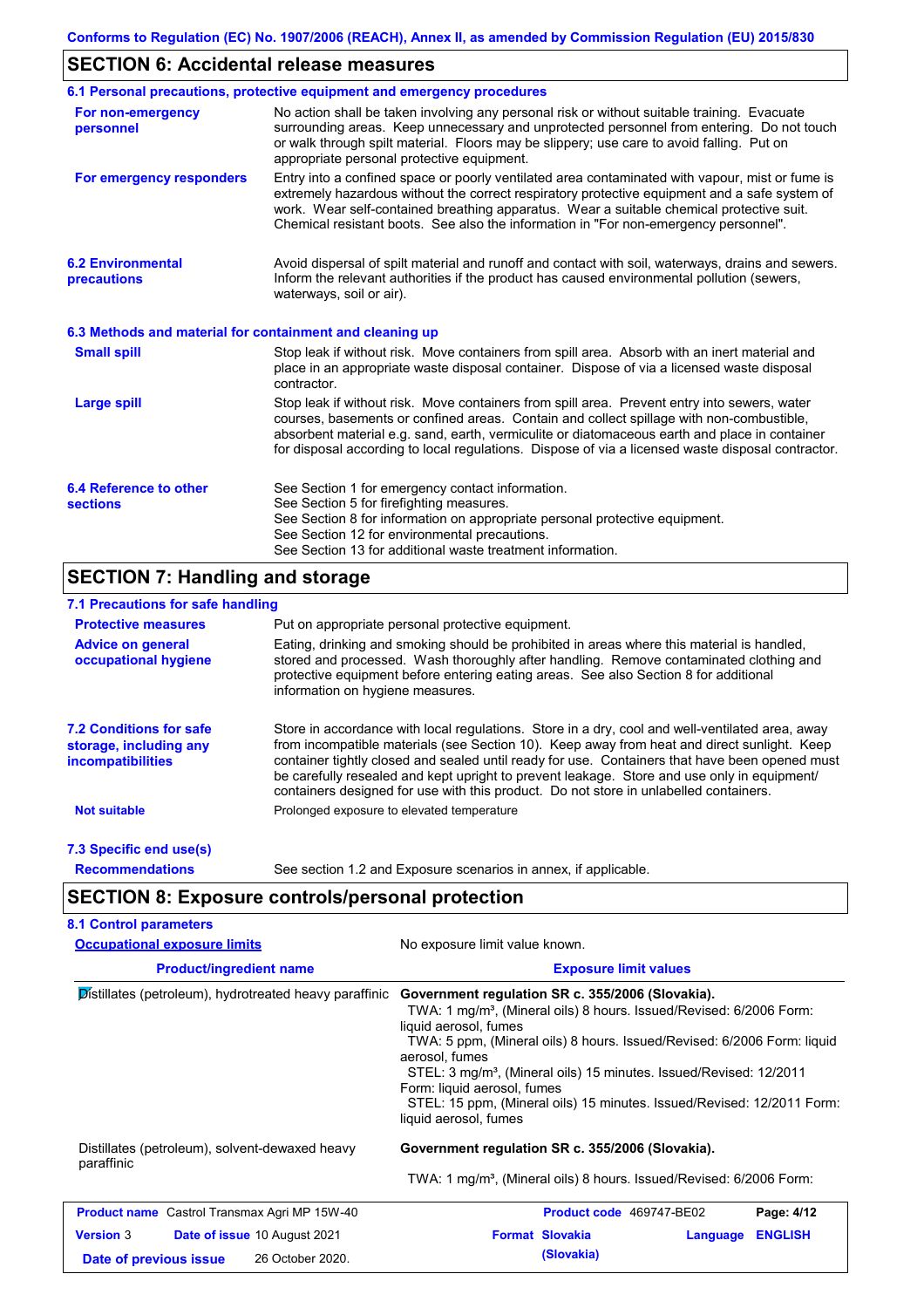|                                                                                                 | <b>SECTION 8: Exposure controls/personal protection</b>                                                                                                                                                                                                                                                                                                                                                                                                                                                                                                                                                                                                                                                                                                                                                                                                                                                                                                                                                                    |
|-------------------------------------------------------------------------------------------------|----------------------------------------------------------------------------------------------------------------------------------------------------------------------------------------------------------------------------------------------------------------------------------------------------------------------------------------------------------------------------------------------------------------------------------------------------------------------------------------------------------------------------------------------------------------------------------------------------------------------------------------------------------------------------------------------------------------------------------------------------------------------------------------------------------------------------------------------------------------------------------------------------------------------------------------------------------------------------------------------------------------------------|
|                                                                                                 | liquid aerosol. fumes<br>TWA: 5 ppm, (Mineral oils) 8 hours. Issued/Revised: 6/2006 Form: liquid<br>aerosol, fumes                                                                                                                                                                                                                                                                                                                                                                                                                                                                                                                                                                                                                                                                                                                                                                                                                                                                                                         |
|                                                                                                 | STEL: 3 mg/m <sup>3</sup> , (Mineral oils) 15 minutes. Issued/Revised: 12/2011<br>Form: liquid aerosol, fumes                                                                                                                                                                                                                                                                                                                                                                                                                                                                                                                                                                                                                                                                                                                                                                                                                                                                                                              |
|                                                                                                 | STEL: 15 ppm, (Mineral oils) 15 minutes. Issued/Revised: 12/2011 Form:<br>liquid aerosol, fumes                                                                                                                                                                                                                                                                                                                                                                                                                                                                                                                                                                                                                                                                                                                                                                                                                                                                                                                            |
| Distillates (petroleum), hydrotreated heavy paraffinic                                          | Government regulation SR c. 355/2006 (Slovakia).<br>TWA: 1 mg/m <sup>3</sup> , (Mineral oils) 8 hours. Issued/Revised: 6/2006 Form:<br>liquid aerosol, fumes                                                                                                                                                                                                                                                                                                                                                                                                                                                                                                                                                                                                                                                                                                                                                                                                                                                               |
|                                                                                                 | TWA: 5 ppm, (Mineral oils) 8 hours. Issued/Revised: 6/2006 Form: liquid<br>aerosol, fumes                                                                                                                                                                                                                                                                                                                                                                                                                                                                                                                                                                                                                                                                                                                                                                                                                                                                                                                                  |
|                                                                                                 | STEL: 3 mg/m <sup>3</sup> , (Mineral oils) 15 minutes. Issued/Revised: 12/2011<br>Form: liquid aerosol, fumes                                                                                                                                                                                                                                                                                                                                                                                                                                                                                                                                                                                                                                                                                                                                                                                                                                                                                                              |
|                                                                                                 | STEL: 15 ppm, (Mineral oils) 15 minutes. Issued/Revised: 12/2011 Form:<br>liquid aerosol, fumes                                                                                                                                                                                                                                                                                                                                                                                                                                                                                                                                                                                                                                                                                                                                                                                                                                                                                                                            |
| Distillates (petroleum), solvent-dewaxed heavy<br>paraffinic                                    | Government regulation SR c. 355/2006 (Slovakia).                                                                                                                                                                                                                                                                                                                                                                                                                                                                                                                                                                                                                                                                                                                                                                                                                                                                                                                                                                           |
|                                                                                                 | TWA: 1 mg/m <sup>3</sup> , (Mineral oils) 8 hours. Issued/Revised: 6/2006 Form:<br>liquid aerosol, fumes                                                                                                                                                                                                                                                                                                                                                                                                                                                                                                                                                                                                                                                                                                                                                                                                                                                                                                                   |
|                                                                                                 | TWA: 5 ppm, (Mineral oils) 8 hours. Issued/Revised: 6/2006 Form: liquid<br>aerosol, fumes                                                                                                                                                                                                                                                                                                                                                                                                                                                                                                                                                                                                                                                                                                                                                                                                                                                                                                                                  |
|                                                                                                 | STEL: 3 mg/m <sup>3</sup> , (Mineral oils) 15 minutes. Issued/Revised: 12/2011<br>Form: liquid aerosol, fumes                                                                                                                                                                                                                                                                                                                                                                                                                                                                                                                                                                                                                                                                                                                                                                                                                                                                                                              |
|                                                                                                 | STEL: 15 ppm, (Mineral oils) 15 minutes. Issued/Revised: 12/2011 Form:<br>liquid aerosol, fumes                                                                                                                                                                                                                                                                                                                                                                                                                                                                                                                                                                                                                                                                                                                                                                                                                                                                                                                            |
| Phosphorodithioic acid, mixed O,O-bis(2-ethylhexyl<br>and iso-Bu and iso-Pr) esters, zinc salts | Government regulation SR c. 355/2006 (Slovakia).                                                                                                                                                                                                                                                                                                                                                                                                                                                                                                                                                                                                                                                                                                                                                                                                                                                                                                                                                                           |
|                                                                                                 | TWA: 2 mg/m <sup>3</sup> , (Zinc and its inorganic compounds) 8 hours. Issued/<br>Revised: 12/2011 Form: Inhalable fraction<br>TWA: 0.1 mg/m <sup>3</sup> , (Zinc and its inorganic compounds) 8 hours. Issued/<br>Revised: 12/2011 Form: Respirable fraction                                                                                                                                                                                                                                                                                                                                                                                                                                                                                                                                                                                                                                                                                                                                                              |
| guidance only.                                                                                  | Whilst specific OELs for certain components may be shown in this section, other components may be present in any mist,<br>vapour or dust produced. Therefore, the specific OELs may not be applicable to the product as a whole and are provided for                                                                                                                                                                                                                                                                                                                                                                                                                                                                                                                                                                                                                                                                                                                                                                       |
| <b>Recommended monitoring</b><br>procedures                                                     | If this product contains ingredients with exposure limits, personal, workplace atmosphere or<br>biological monitoring may be required to determine the effectiveness of the ventilation or other<br>control measures and/or the necessity to use respiratory protective equipment. Reference<br>should be made to monitoring standards, such as the following: European Standard EN 689<br>(Workplace atmospheres - Guidance for the assessment of exposure by inhalation to chemical<br>agents for comparison with limit values and measurement strategy) European Standard EN<br>14042 (Workplace atmospheres - Guide for the application and use of procedures for the<br>assessment of exposure to chemical and biological agents) European Standard EN 482<br>(Workplace atmospheres - General requirements for the performance of procedures for the<br>measurement of chemical agents) Reference to national guidance documents for methods for<br>the determination of hazardous substances will also be required. |
| <b>Derived No Effect Level</b><br>No DNELs/DMELs available.                                     |                                                                                                                                                                                                                                                                                                                                                                                                                                                                                                                                                                                                                                                                                                                                                                                                                                                                                                                                                                                                                            |
| <b>Predicted No Effect Concentration</b>                                                        |                                                                                                                                                                                                                                                                                                                                                                                                                                                                                                                                                                                                                                                                                                                                                                                                                                                                                                                                                                                                                            |
| No PNECs available                                                                              |                                                                                                                                                                                                                                                                                                                                                                                                                                                                                                                                                                                                                                                                                                                                                                                                                                                                                                                                                                                                                            |
| <b>8.2 Exposure controls</b>                                                                    |                                                                                                                                                                                                                                                                                                                                                                                                                                                                                                                                                                                                                                                                                                                                                                                                                                                                                                                                                                                                                            |
| <b>Appropriate engineering</b><br><b>controls</b>                                               | Provide exhaust ventilation or other engineering controls to keep the relevant airborne<br>concentrations below their respective occupational exposure limits.<br>All activities involving chemicals should be assessed for their risks to health, to ensure<br>exposures are adequately controlled. Personal protective equipment should only be considered<br>after other forms of control measures (e.g. engineering controls) have been suitably evaluated.<br>Personal protective equipment should conform to appropriate standards, be suitable for use, be                                                                                                                                                                                                                                                                                                                                                                                                                                                          |

#### **Individual protection measures**

|                        | <b>Product name</b> Castrol Transmax Agri MP 15W-40 | <b>Product code</b> 469747-BE02 |                         | Page: 5/12 |
|------------------------|-----------------------------------------------------|---------------------------------|-------------------------|------------|
| <b>Version 3</b>       | <b>Date of issue 10 August 2021</b>                 | <b>Format Slovakia</b>          | <b>Language ENGLISH</b> |            |
| Date of previous issue | 26 October 2020.                                    | (Slovakia)                      |                         |            |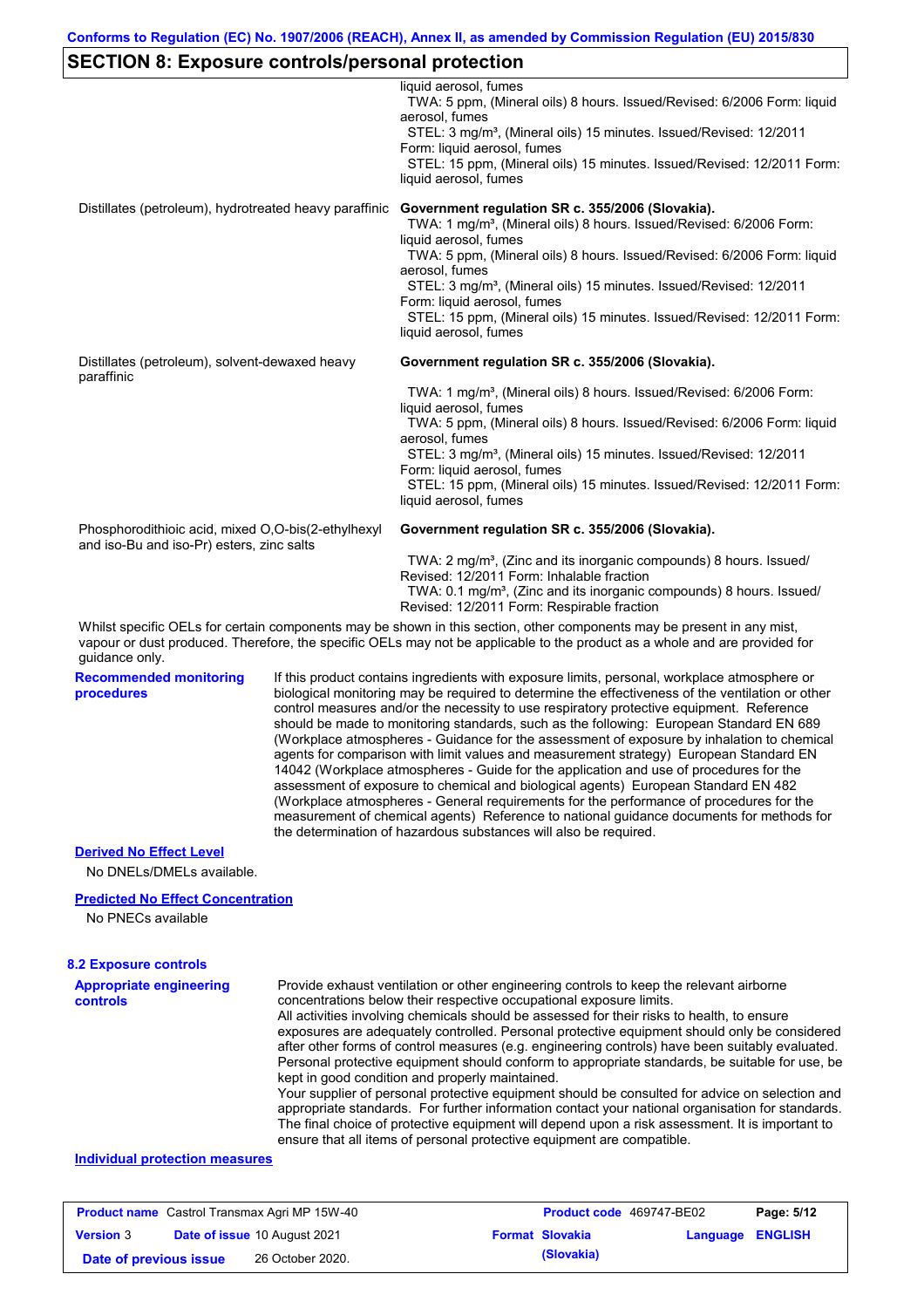# **SECTION 8: Exposure controls/personal protection**

|                               | <b>Expediate controller personal protoction</b>                                                                                                                                                                                                                                                                                                                                                                                                                                                                                                                                                                                                   |
|-------------------------------|---------------------------------------------------------------------------------------------------------------------------------------------------------------------------------------------------------------------------------------------------------------------------------------------------------------------------------------------------------------------------------------------------------------------------------------------------------------------------------------------------------------------------------------------------------------------------------------------------------------------------------------------------|
| <b>Hygiene measures</b>       | Wash hands, forearms and face thoroughly after handling chemical products, before eating,<br>smoking and using the lavatory and at the end of the working period. Ensure that eyewash<br>stations and safety showers are close to the workstation location.                                                                                                                                                                                                                                                                                                                                                                                       |
| <b>Respiratory protection</b> | In case of insufficient ventilation, wear suitable respiratory equipment.<br>The correct choice of respiratory protection depends upon the chemicals being handled, the<br>conditions of work and use, and the condition of the respiratory equipment. Safety procedures<br>should be developed for each intended application. Respiratory protection equipment should<br>therefore be chosen in consultation with the supplier/manufacturer and with a full assessment<br>of the working conditions.                                                                                                                                             |
| <b>Eye/face protection</b>    | Safety glasses with side shields.                                                                                                                                                                                                                                                                                                                                                                                                                                                                                                                                                                                                                 |
| <b>Skin protection</b>        |                                                                                                                                                                                                                                                                                                                                                                                                                                                                                                                                                                                                                                                   |
| <b>Hand protection</b>        | <b>General Information:</b>                                                                                                                                                                                                                                                                                                                                                                                                                                                                                                                                                                                                                       |
|                               | Because specific work environments and material handling practices vary, safety procedures<br>should be developed for each intended application. The correct choice of protective gloves<br>depends upon the chemicals being handled, and the conditions of work and use. Most gloves<br>provide protection for only a limited time before they must be discarded and replaced (even the<br>best chemically resistant gloves will break down after repeated chemical exposures).                                                                                                                                                                  |
|                               | Gloves should be chosen in consultation with the supplier / manufacturer and taking account of<br>a full assessment of the working conditions.                                                                                                                                                                                                                                                                                                                                                                                                                                                                                                    |
|                               | Recommended: Nitrile gloves.<br><b>Breakthrough time:</b>                                                                                                                                                                                                                                                                                                                                                                                                                                                                                                                                                                                         |
|                               | Breakthrough time data are generated by glove manufacturers under laboratory test conditions<br>and represent how long a glove can be expected to provide effective permeation resistance. It<br>is important when following breakthrough time recommendations that actual workplace<br>conditions are taken into account. Always consult with your glove supplier for up-to-date<br>technical information on breakthrough times for the recommended glove type.<br>Our recommendations on the selection of gloves are as follows:                                                                                                                |
|                               | Continuous contact:                                                                                                                                                                                                                                                                                                                                                                                                                                                                                                                                                                                                                               |
|                               | Gloves with a minimum breakthrough time of 240 minutes, or >480 minutes if suitable gloves<br>can be obtained.<br>If suitable gloves are not available to offer that level of protection, gloves with shorter<br>breakthrough times may be acceptable as long as appropriate glove maintenance and<br>replacement regimes are determined and adhered to.                                                                                                                                                                                                                                                                                          |
|                               | Short-term / splash protection:                                                                                                                                                                                                                                                                                                                                                                                                                                                                                                                                                                                                                   |
|                               | Recommended breakthrough times as above.<br>It is recognised that for short-term, transient exposures, gloves with shorter breakthrough times<br>may commonly be used. Therefore, appropriate maintenance and replacement regimes must<br>be determined and rigorously followed.                                                                                                                                                                                                                                                                                                                                                                  |
|                               | <b>Glove Thickness:</b>                                                                                                                                                                                                                                                                                                                                                                                                                                                                                                                                                                                                                           |
|                               | For general applications, we recommend gloves with a thickness typically greater than 0.35 mm.                                                                                                                                                                                                                                                                                                                                                                                                                                                                                                                                                    |
|                               | It should be emphasised that glove thickness is not necessarily a good predictor of glove<br>resistance to a specific chemical, as the permeation efficiency of the glove will be dependent<br>on the exact composition of the glove material. Therefore, glove selection should also be based<br>on consideration of the task requirements and knowledge of breakthrough times.<br>Glove thickness may also vary depending on the glove manufacturer, the glove type and the<br>glove model. Therefore, the manufacturers' technical data should always be taken into account<br>to ensure selection of the most appropriate glove for the task. |
|                               | Note: Depending on the activity being conducted, gloves of varying thickness may be required<br>for specific tasks. For example:                                                                                                                                                                                                                                                                                                                                                                                                                                                                                                                  |
|                               | • Thinner gloves (down to 0.1 mm or less) may be required where a high degree of manual<br>dexterity is needed. However, these gloves are only likely to give short duration protection and<br>would normally be just for single use applications, then disposed of.                                                                                                                                                                                                                                                                                                                                                                              |
|                               | • Thicker gloves (up to 3 mm or more) may be required where there is a mechanical (as well<br>as a chemical) risk i.e. where there is abrasion or puncture potential.                                                                                                                                                                                                                                                                                                                                                                                                                                                                             |

|                        | <b>Product name</b> Castrol Transmax Agri MP 15W-40 | <b>Product code</b> 469747-BE02 |                         | Page: 6/12 |
|------------------------|-----------------------------------------------------|---------------------------------|-------------------------|------------|
| <b>Version</b> 3       | <b>Date of issue 10 August 2021</b>                 | <b>Format Slovakia</b>          | <b>Language ENGLISH</b> |            |
| Date of previous issue | 26 October 2020.                                    | (Slovakia)                      |                         |            |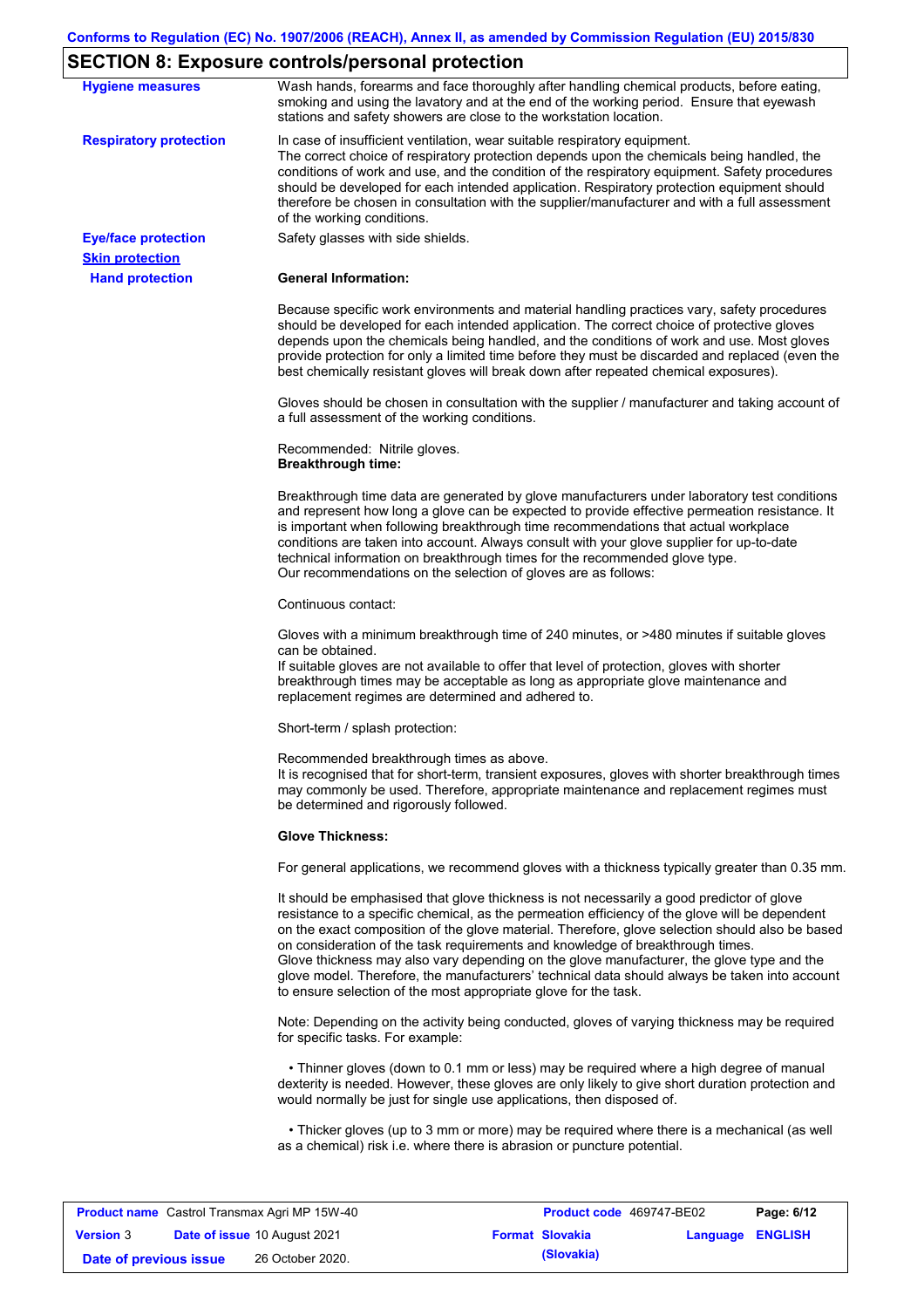# **SECTION 8: Exposure controls/personal protection**

| <b>Skin and body</b>                             | Use of protective clothing is good industrial practice.<br>Personal protective equipment for the body should be selected based on the task being<br>performed and the risks involved and should be approved by a specialist before handling this<br>product.<br>Cotton or polyester/cotton overalls will only provide protection against light superficial<br>contamination that will not soak through to the skin. Overalls should be laundered on a regular<br>basis. When the risk of skin exposure is high (e.g. when cleaning up spillages or if there is a<br>risk of splashing) then chemical resistant aprons and/or impervious chemical suits and boots<br>will be required. |
|--------------------------------------------------|---------------------------------------------------------------------------------------------------------------------------------------------------------------------------------------------------------------------------------------------------------------------------------------------------------------------------------------------------------------------------------------------------------------------------------------------------------------------------------------------------------------------------------------------------------------------------------------------------------------------------------------------------------------------------------------|
| <b>Refer to standards:</b>                       | Respiratory protection: EN 529<br>Gloves: EN 420, EN 374<br>Eye protection: EN 166<br>Filtering half-mask: EN 149<br>Filtering half-mask with valve: EN 405<br>Half-mask: EN 140 plus filter<br>Full-face mask: EN 136 plus filter<br>Particulate filters: EN 143<br>Gas/combined filters: EN 14387                                                                                                                                                                                                                                                                                                                                                                                   |
| <b>Environmental exposure</b><br><b>controls</b> | Emissions from ventilation or work process equipment should be checked to ensure they<br>comply with the requirements of environmental protection legislation. In some cases, fume<br>scrubbers, filters or engineering modifications to the process equipment will be necessary to<br>reduce emissions to acceptable levels.                                                                                                                                                                                                                                                                                                                                                         |

## **SECTION 9: Physical and chemical properties**

### **9.1 Information on basic physical and chemical properties**

| <u>Appearance</u>                                      |                                                                                                                                   |
|--------------------------------------------------------|-----------------------------------------------------------------------------------------------------------------------------------|
| <b>Physical state</b>                                  | Liquid.                                                                                                                           |
| <b>Colour</b>                                          | Amber. [Dark]                                                                                                                     |
| <b>Odour</b>                                           | Not available.                                                                                                                    |
| <b>Odour threshold</b>                                 | Not available.                                                                                                                    |
| рH                                                     | Not applicable.                                                                                                                   |
| <b>Melting point/freezing point</b>                    | Not available.                                                                                                                    |
| Initial boiling point and boiling<br>range             | Not available.                                                                                                                    |
| <b>Pour point</b>                                      | -45 $^{\circ}$ C                                                                                                                  |
| <b>Flash point</b>                                     | Open cup: >200°C (>392°F) [Cleveland.]                                                                                            |
| <b>Evaporation rate</b>                                | Not available.                                                                                                                    |
| <b>Flammability (solid, gas)</b>                       | Not available.                                                                                                                    |
| <b>Upper/lower flammability or</b><br>explosive limits | Not available.                                                                                                                    |
| <b>Vapour pressure</b>                                 | Not available.                                                                                                                    |
| <b>Vapour density</b>                                  | Not available.                                                                                                                    |
| <b>Relative density</b>                                | Not available.                                                                                                                    |
| <b>Density</b>                                         | <1000 kg/m <sup>3</sup> (<1 g/cm <sup>3</sup> ) at 15 <sup>°</sup> C                                                              |
| <b>Solubility(ies)</b>                                 | insoluble in water.                                                                                                               |
| <b>Partition coefficient: n-octanol/</b><br>water      | Not available.                                                                                                                    |
| <b>Auto-ignition temperature</b>                       | Not available.                                                                                                                    |
| <b>Decomposition temperature</b>                       | Not available.                                                                                                                    |
| <b>Viscosity</b>                                       | Kinematic: 95 mm <sup>2</sup> /s (95 cSt) at 40 $^{\circ}$ C<br>Kinematic: 13.3 mm <sup>2</sup> /s (13.3 cSt) at 100 $^{\circ}$ C |
| <b>Explosive properties</b>                            | Not available.                                                                                                                    |
| <b>Oxidising properties</b>                            | Not available.                                                                                                                    |
|                                                        |                                                                                                                                   |

#### **9.2 Other information**

**Appearance**

No additional information.

| <b>Product name</b> Castrol Transmax Agri MP 15W-40 |  |                                     | Product code 469747-BE02 |                        | Page: 7/12              |  |
|-----------------------------------------------------|--|-------------------------------------|--------------------------|------------------------|-------------------------|--|
| <b>Version 3</b>                                    |  | <b>Date of issue 10 August 2021</b> |                          | <b>Format Slovakia</b> | <b>Language ENGLISH</b> |  |
| Date of previous issue                              |  | 26 October 2020.                    |                          | (Slovakia)             |                         |  |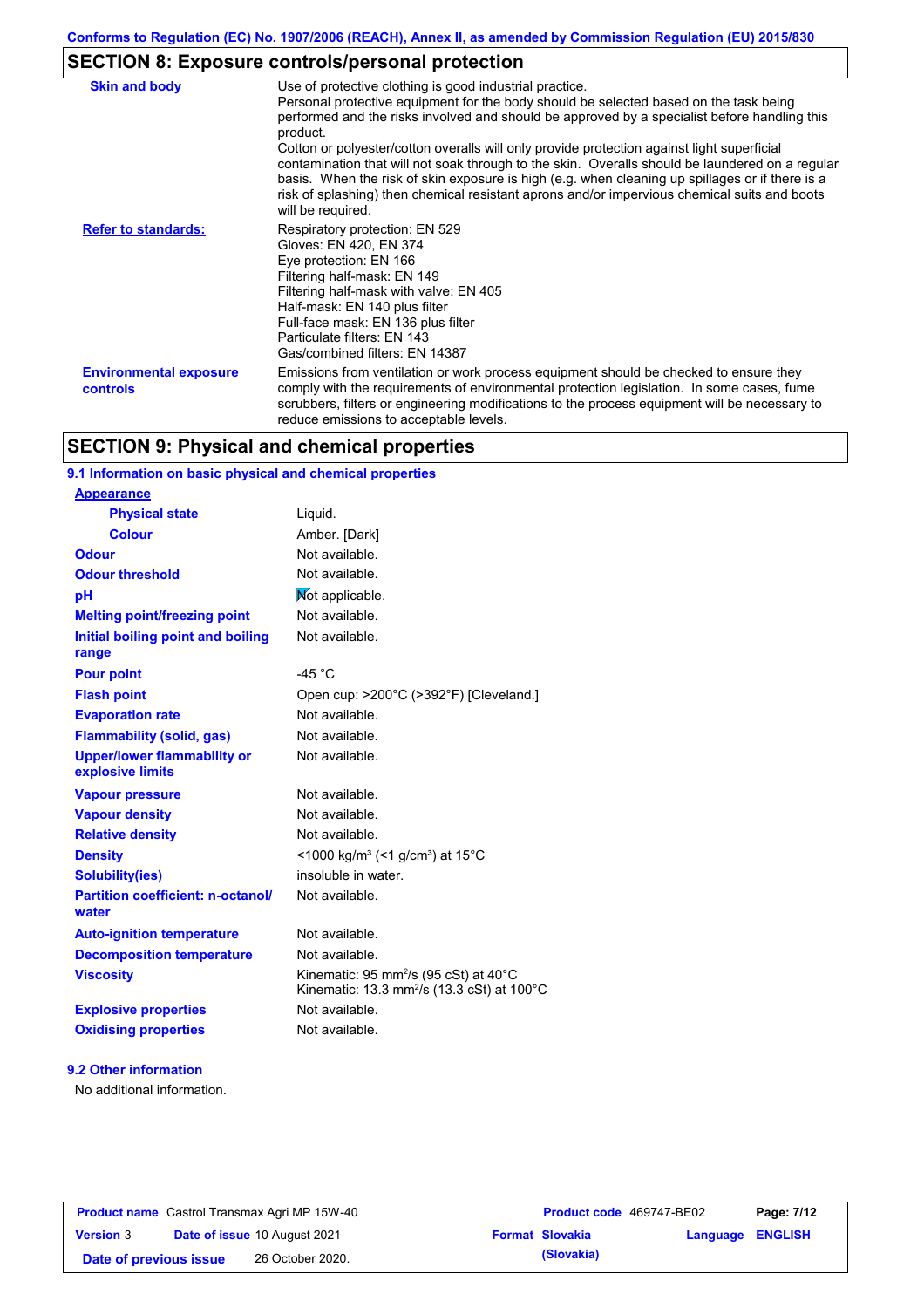| <b>SECTION 10: Stability and reactivity</b>     |                                                                                                                                                                         |
|-------------------------------------------------|-------------------------------------------------------------------------------------------------------------------------------------------------------------------------|
| <b>10.1 Reactivity</b>                          | No specific test data available for this product. Refer to Conditions to avoid and Incompatible<br>materials for additional information.                                |
| <b>10.2 Chemical stability</b>                  | The product is stable.                                                                                                                                                  |
| 10.3 Possibility of<br>hazardous reactions      | Under normal conditions of storage and use, hazardous reactions will not occur.<br>Under normal conditions of storage and use, hazardous polymerisation will not occur. |
| <b>10.4 Conditions to avoid</b>                 | Avoid all possible sources of ignition (spark or flame).                                                                                                                |
| 10.5 Incompatible materials                     | Reactive or incompatible with the following materials: oxidising materials.                                                                                             |
| <b>10.6 Hazardous</b><br>decomposition products | Under normal conditions of storage and use, hazardous decomposition products should not be<br>produced.                                                                 |

# **SECTION 11: Toxicological information**

 $\mathbf{r}$ 

| 11.1 Information on toxicological effects          |                                                                                                                                                                                                                                                                                                                                                                                                          |
|----------------------------------------------------|----------------------------------------------------------------------------------------------------------------------------------------------------------------------------------------------------------------------------------------------------------------------------------------------------------------------------------------------------------------------------------------------------------|
| <b>Acute toxicity estimates</b>                    |                                                                                                                                                                                                                                                                                                                                                                                                          |
| Not available.                                     |                                                                                                                                                                                                                                                                                                                                                                                                          |
| <b>Information on likely</b><br>routes of exposure | Routes of entry anticipated: Dermal, Inhalation.                                                                                                                                                                                                                                                                                                                                                         |
| <b>Potential acute health effects</b>              |                                                                                                                                                                                                                                                                                                                                                                                                          |
| <b>Inhalation</b>                                  | Vapour inhalation under ambient conditions is not normally a problem due to low vapour<br>pressure.                                                                                                                                                                                                                                                                                                      |
| <b>Ingestion</b>                                   | No known significant effects or critical hazards.                                                                                                                                                                                                                                                                                                                                                        |
| <b>Skin contact</b>                                | Defatting to the skin. May cause skin dryness and irritation.                                                                                                                                                                                                                                                                                                                                            |
| <b>Eye contact</b>                                 | Not classified as an eye irritant. Based on data available for this or related materials.                                                                                                                                                                                                                                                                                                                |
|                                                    | Symptoms related to the physical, chemical and toxicological characteristics                                                                                                                                                                                                                                                                                                                             |
| <b>Inhalation</b>                                  | May be harmful by inhalation if exposure to vapour, mists or fumes resulting from thermal<br>decomposition products occurs.                                                                                                                                                                                                                                                                              |
| <b>Ingestion</b>                                   | No specific data.                                                                                                                                                                                                                                                                                                                                                                                        |
| <b>Skin contact</b>                                | Adverse symptoms may include the following:<br>irritation<br>dryness<br>cracking                                                                                                                                                                                                                                                                                                                         |
| <b>Eye contact</b>                                 | No specific data.                                                                                                                                                                                                                                                                                                                                                                                        |
|                                                    | Delayed and immediate effects as well as chronic effects from short and long-term exposure                                                                                                                                                                                                                                                                                                               |
| <b>Inhalation</b>                                  | Overexposure to the inhalation of airborne droplets or aerosols may cause irritation of the<br>respiratory tract.                                                                                                                                                                                                                                                                                        |
| <b>Ingestion</b>                                   | Ingestion of large quantities may cause nausea and diarrhoea.                                                                                                                                                                                                                                                                                                                                            |
| <b>Skin contact</b>                                | Prolonged or repeated contact can defat the skin and lead to irritation and/or dermatitis.                                                                                                                                                                                                                                                                                                               |
| <b>Eye contact</b>                                 | Potential risk of transient stinging or redness if accidental eye contact occurs.                                                                                                                                                                                                                                                                                                                        |
| <b>Potential chronic health effects</b>            |                                                                                                                                                                                                                                                                                                                                                                                                          |
| General                                            | USED ENGINE OILS<br>Combustion products resulting from the operation of internal combustion engines contaminate<br>engine oils during use. Used engine oil may contain hazardous components which have the<br>potential to cause skin cancer. Frequent or prolonged contact with all types and makes of used<br>engine oil must therefore be avoided and a high standard of personal hygiene maintained. |
| <b>Carcinogenicity</b>                             | No known significant effects or critical hazards.                                                                                                                                                                                                                                                                                                                                                        |
| <b>Mutagenicity</b>                                | No known significant effects or critical hazards.                                                                                                                                                                                                                                                                                                                                                        |
| <b>Developmental effects</b>                       | No known significant effects or critical hazards.                                                                                                                                                                                                                                                                                                                                                        |
| <b>Fertility effects</b>                           | No known significant effects or critical hazards.                                                                                                                                                                                                                                                                                                                                                        |

|                        | <b>Product name</b> Castrol Transmax Agri MP 15W-40 | <b>Product code</b> 469747-BE02 |                         | Page: 8/12 |
|------------------------|-----------------------------------------------------|---------------------------------|-------------------------|------------|
| <b>Version 3</b>       | <b>Date of issue 10 August 2021</b>                 | <b>Format Slovakia</b>          | <b>Language ENGLISH</b> |            |
| Date of previous issue | 26 October 2020.                                    | (Slovakia)                      |                         |            |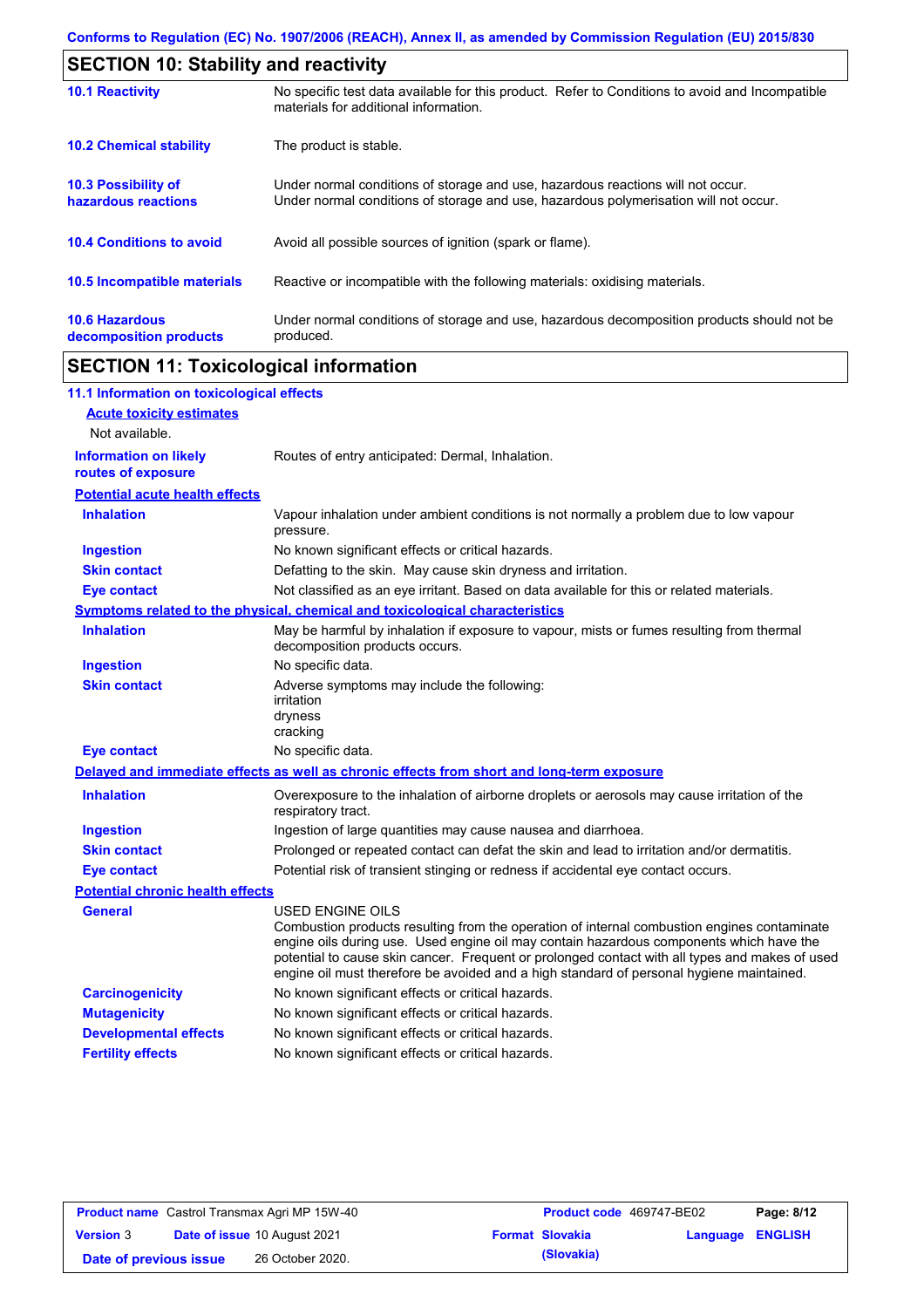### **SECTION 12: Ecological information**

#### **12.1 Toxicity**

**Environmental hazards** Not classified as dangerous

#### **12.2 Persistence and degradability**

Expected to be biodegradable.

#### **12.3 Bioaccumulative potential**

This product is not expected to bioaccumulate through food chains in the environment.

| <b>12.4 Mobility in soil</b>                            |                                                                      |
|---------------------------------------------------------|----------------------------------------------------------------------|
| <b>Soil/water partition</b><br><b>coefficient (Koc)</b> | Not available.                                                       |
| <b>Mobility</b>                                         | Spillages may penetrate the soil causing ground water contamination. |

#### **12.5 Results of PBT and vPvB assessment**

Product does not meet the criteria for PBT or vPvB according to Regulation (EC) No. 1907/2006, Annex XIII.

#### **12.6 Other adverse effects**

| <b>Other ecological information</b> | Spills may form a film on water surfaces causing physical damage to organisms. Oxygen<br>transfer could also be impaired. |
|-------------------------------------|---------------------------------------------------------------------------------------------------------------------------|
|                                     |                                                                                                                           |

### **SECTION 13: Disposal considerations**

#### **13.1 Waste treatment methods**

#### **Product**

**Methods of disposal**

Where possible, arrange for product to be recycled. Dispose of via an authorised person/ licensed waste disposal contractor in accordance with local regulations.

### **Hazardous waste** Yes.

#### **European waste catalogue (EWC)**

| Waste code | <b>Waste designation</b>                                         |
|------------|------------------------------------------------------------------|
| 13 02 05*  | Imineral-based non-chlorinated engine, gear and lubricating oils |
| 13 01 10*  | Imineral based non-chlorinated hydraulic oils                    |

However, deviation from the intended use and/or the presence of any potential contaminants may require an alternative waste disposal code to be assigned by the end user.

#### **Packaging**

**Methods of disposal Special precautions** Where possible, arrange for product to be recycled. Dispose of via an authorised person/ licensed waste disposal contractor in accordance with local regulations. This material and its container must be disposed of in a safe way. Care should be taken when handling emptied containers that have not been cleaned or rinsed out. Empty containers or liners may retain some product residues. Empty containers represent a fire hazard as they may contain flammable product residues and vapour. Never weld, solder or braze empty containers. Avoid dispersal of spilt material and runoff and contact with soil, waterways, drains and sewers. **References** Commission 2014/955/EU Directive 2008/98/EC

### **SECTION 14: Transport information**

|                                           | <b>ADR/RID</b>                                      | <b>ADN</b>     | <b>IMDG</b>              | <b>IATA</b>                |
|-------------------------------------------|-----------------------------------------------------|----------------|--------------------------|----------------------------|
| 14.1 UN number                            | Not regulated.                                      | Not regulated. | Not regulated.           | Not regulated.             |
| 14.2 UN proper<br>shipping name           |                                                     | -              |                          |                            |
| <b>14.3 Transport</b><br>hazard class(es) |                                                     |                |                          |                            |
| 14.4 Packing<br>group                     |                                                     | -              |                          |                            |
|                                           |                                                     |                |                          |                            |
|                                           | <b>Product name</b> Castrol Transmax Agri MP 15W-40 |                | Product code 469747-BE02 | Page: 9/12                 |
| <b>Version 3</b>                          | Date of issue 10 August 2021                        |                | <b>Format Slovakia</b>   | <b>ENGLISH</b><br>Language |
| Date of previous issue                    | 26 October 2020.                                    |                | (Slovakia)               |                            |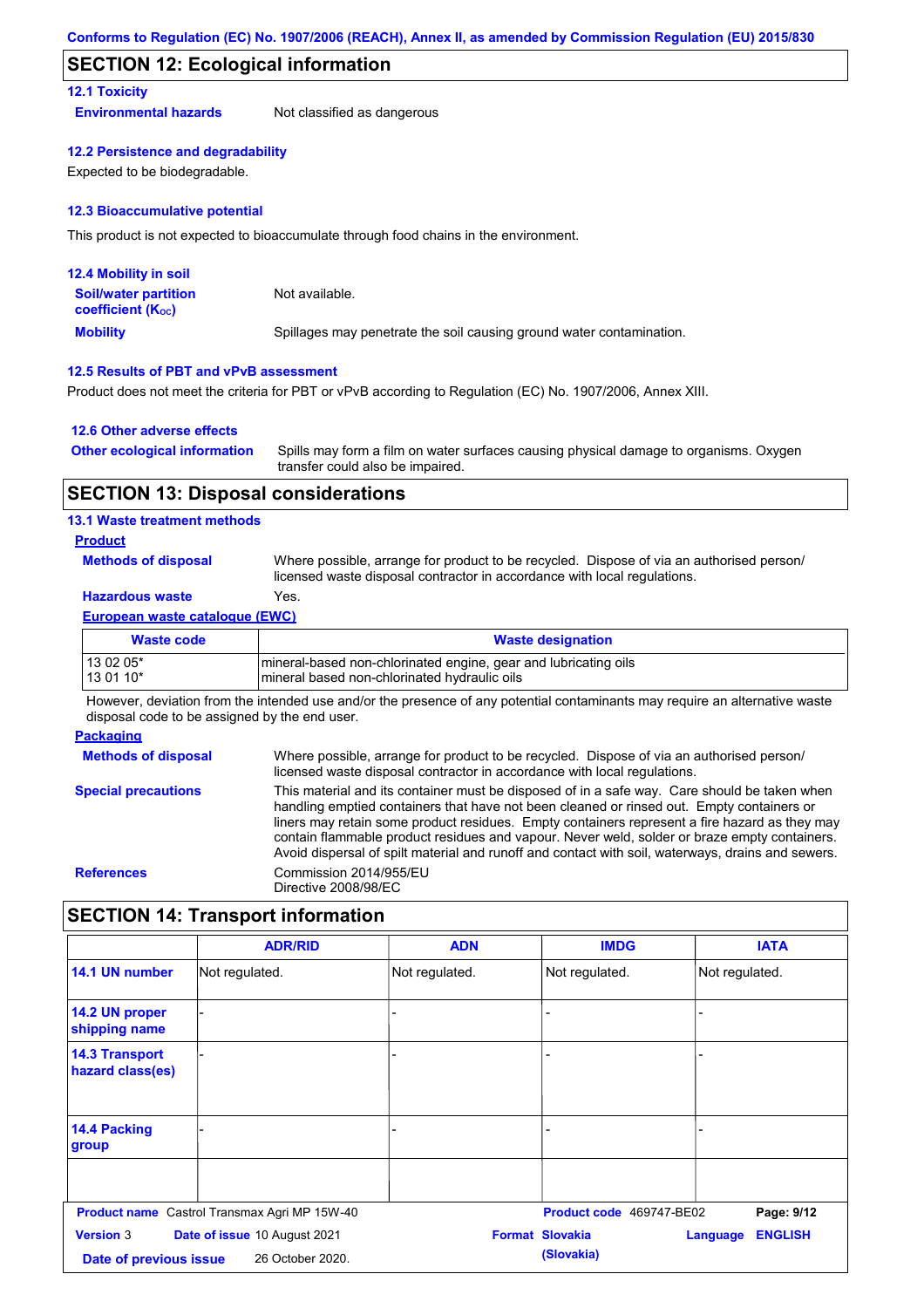#### **Conforms to Regulation (EC) No. 1907/2006 (REACH), Annex II, as amended by Commission Regulation (EU) 2015/830**

## **SECTION 14: Transport information**

| 14.5<br><b>Environmental</b><br>hazards | INO. | INo. | INo. | INo. |
|-----------------------------------------|------|------|------|------|
| <b>Additional</b><br>information        |      |      |      |      |

**14.6 Special precautions for user** Not available.

#### **14.7 Transport in bulk according to IMO instruments** Not available.

### **SECTION 15: Regulatory information**

**15.1 Safety, health and environmental regulations/legislation specific for the substance or mixture EU Regulation (EC) No. 1907/2006 (REACH)**

#### **Annex XIV - List of substances subject to authorisation**

#### **Annex XIV**

None of the components are listed.

**Substances of very high concern**

None of the components are listed.

#### **EU Regulation (EC) No. 1907/2006 (REACH)**

**Other regulations REACH Status** The company, as identified in Section 1, sells this product in the EU in compliance with the current requirements of REACH. All components are listed or exempted. All components are listed or exempted. All components are listed or exempted. All components are listed or exempted. All components are active or exempted. All components are listed or exempted. All components are listed or exempted. **United States inventory (TSCA 8b) Australia inventory (AICS) Canada inventory China inventory (IECSC) Japan inventory (ENCS) Korea inventory (KECI) Philippines inventory (PICCS) Taiwan Chemical Substances Inventory (TCSI)** All components are listed or exempted. **Ozone depleting substances (1005/2009/EU)** Not listed. **Prior Informed Consent (PIC) (649/2012/EU)** Not listed. **Annex XVII - Restrictions on the manufacture, placing on the market and use of certain dangerous substances, mixtures and articles** Not applicable.

#### **EU - Water framework directive - Priority substances**

None of the components are listed.

#### **Seveso Directive**

This product is not controlled under the Seveso Directive.

| <b>15.2 Chemical safety</b> |  |
|-----------------------------|--|
| assessment                  |  |

A Chemical Safety Assessment has been carried out for one or more of the substances within this mixture. A Chemical Safety Assessment has not been carried out for the mixture itself.

| <b>Product name</b> Castrol Transmax Agri MP 15W-40 |  | <b>Product code</b> 469747-BE02     |  | Page: 10/12            |                  |  |
|-----------------------------------------------------|--|-------------------------------------|--|------------------------|------------------|--|
| <b>Version 3</b>                                    |  | <b>Date of issue 10 August 2021</b> |  | <b>Format Slovakia</b> | Language ENGLISH |  |
| Date of previous issue                              |  | 26 October 2020.                    |  | (Slovakia)             |                  |  |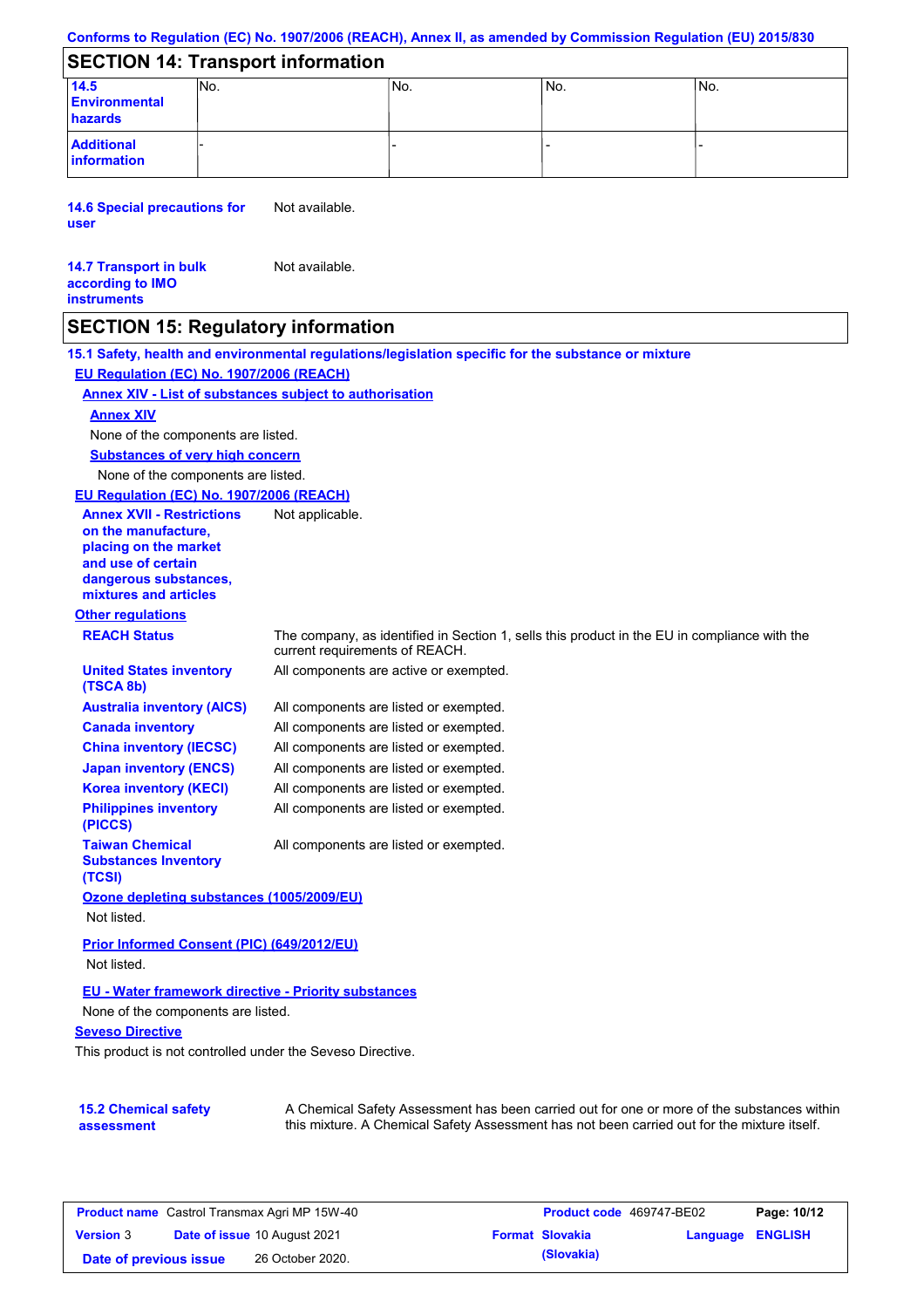# **SECTION 16: Other information**

| <b>Abbreviations and acronyms</b> | ADN = European Provisions concerning the International Carriage of Dangerous Goods by<br>Inland Waterway |
|-----------------------------------|----------------------------------------------------------------------------------------------------------|
|                                   | ADR = The European Agreement concerning the International Carriage of Dangerous Goods by                 |
|                                   | Road                                                                                                     |
|                                   | ATE = Acute Toxicity Estimate                                                                            |
|                                   | BCF = Bioconcentration Factor                                                                            |
|                                   | CAS = Chemical Abstracts Service                                                                         |
|                                   | CLP = Classification, Labelling and Packaging Regulation [Regulation (EC) No. 1272/2008]                 |
|                                   | CSA = Chemical Safety Assessment                                                                         |
|                                   | CSR = Chemical Safety Report                                                                             |
|                                   | DMEL = Derived Minimal Effect Level                                                                      |
|                                   | DNEL = Derived No Effect Level                                                                           |
|                                   | EINECS = European Inventory of Existing Commercial chemical Substances                                   |
|                                   | ES = Exposure Scenario                                                                                   |
|                                   | EUH statement = CLP-specific Hazard statement                                                            |
|                                   | EWC = European Waste Catalogue                                                                           |
|                                   | GHS = Globally Harmonized System of Classification and Labelling of Chemicals                            |
|                                   | IATA = International Air Transport Association                                                           |
|                                   | IBC = Intermediate Bulk Container<br>IMDG = International Maritime Dangerous Goods                       |
|                                   | LogPow = logarithm of the octanol/water partition coefficient                                            |
|                                   | MARPOL = International Convention for the Prevention of Pollution From Ships, 1973 as                    |
|                                   | modified by the Protocol of 1978. ("Marpol" = marine pollution)                                          |
|                                   | OECD = Organisation for Economic Co-operation and Development                                            |
|                                   | PBT = Persistent, Bioaccumulative and Toxic                                                              |
|                                   | PNEC = Predicted No Effect Concentration                                                                 |
|                                   | REACH = Registration, Evaluation, Authorisation and Restriction of Chemicals Regulation                  |
|                                   | [Regulation (EC) No. 1907/2006]                                                                          |
|                                   | RID = The Regulations concerning the International Carriage of Dangerous Goods by Rail                   |
|                                   | RRN = REACH Registration Number                                                                          |
|                                   | SADT = Self-Accelerating Decomposition Temperature                                                       |
|                                   | SVHC = Substances of Very High Concern                                                                   |
|                                   | STOT-RE = Specific Target Organ Toxicity - Repeated Exposure                                             |
|                                   | STOT-SE = Specific Target Organ Toxicity - Single Exposure                                               |
|                                   | TWA = Time weighted average                                                                              |
|                                   | $UN = United Nations$                                                                                    |
|                                   | UVCB = Complex hydrocarbon substance                                                                     |
|                                   | VOC = Volatile Organic Compound                                                                          |
|                                   | vPvB = Very Persistent and Very Bioaccumulative                                                          |
|                                   | Varies = may contain one or more of the following 64741-88-4 / RRN 01-2119488706-23,                     |
|                                   | 64741-89-5 / RRN 01-2119487067-30, 64741-95-3 / RRN 01-2119487081-40, 64741-96-4/ RRN                    |
|                                   | 01-2119483621-38, 64742-01-4 / RRN 01-2119488707-21, 64742-44-5 / RRN                                    |
|                                   | 01-2119985177-24, 64742-45-6, 64742-52-5 / RRN 01-2119467170-45, 64742-53-6 / RRN                        |
|                                   | 01-2119480375-34, 64742-54-7 / RRN 01-2119484627-25, 64742-55-8 / RRN                                    |
|                                   | 01-2119487077-29, 64742-56-9 / RRN 01-2119480132-48, 64742-57-0 / RRN                                    |
|                                   | 01-2119489287-22, 64742-58-1, 64742-62-7 / RRN 01-2119480472-38, 64742-63-8,                             |
|                                   | 64742-65-0 / RRN 01-2119471299-27, 64742-70-7 / RRN 01-2119487080-42, 72623-85-9 /                       |
|                                   | RRN 01-2119555262-43, 72623-86-0 / RRN 01-2119474878-16, 72623-87-1 / RRN                                |
|                                   | 01-2119474889-13                                                                                         |

### **Procedure used to derive the classification according to Regulation (EC) No. 1272/2008 [CLP/GHS]**

| <b>Classification</b>                                                           |                                                                        | <b>Justification</b>                                                                                                                                                                 |
|---------------------------------------------------------------------------------|------------------------------------------------------------------------|--------------------------------------------------------------------------------------------------------------------------------------------------------------------------------------|
| Not classified.                                                                 |                                                                        |                                                                                                                                                                                      |
| <b>Full text of abbreviated H</b><br><b>statements</b>                          | H <sub>304</sub><br>H315<br>H318<br>H411                               | May be fatal if swallowed and enters airways.<br>Causes skin irritation.<br>Causes serious eye damage.<br>Toxic to aquatic life with long lasting effects.                           |
| <b>Full text of classifications</b><br><b>[CLP/GHS]</b>                         | <b>Aquatic Chronic 2</b><br>Asp. Tox. 1<br>Eye Dam. 1<br>Skin Irrit. 2 | LONG-TERM (CHRONIC) AQUATIC HAZARD - Category 2<br><b>ASPIRATION HAZARD - Category 1</b><br>SERIOUS EYE DAMAGE/EYE IRRITATION - Category 1<br>SKIN CORROSION/IRRITATION - Category 2 |
| <b>History</b>                                                                  |                                                                        |                                                                                                                                                                                      |
| Date of issue/Date of<br>revision                                               | 10/08/2021.                                                            |                                                                                                                                                                                      |
| Date of previous issue                                                          | 26/10/2020.                                                            |                                                                                                                                                                                      |
| <b>Prepared by</b>                                                              | <b>Product Stewardship</b>                                             |                                                                                                                                                                                      |
| $\nabla$ Indicates information that has changed from previously issued version. |                                                                        |                                                                                                                                                                                      |

#### **Notice to reader**

| <b>Product name</b> Castrol Transmax Agri MP 15W-40 |  |                                     | <b>Product code 469747-BE02</b> |                        | Page: 11/12             |  |
|-----------------------------------------------------|--|-------------------------------------|---------------------------------|------------------------|-------------------------|--|
| <b>Version 3</b>                                    |  | <b>Date of issue 10 August 2021</b> |                                 | <b>Format Slovakia</b> | <b>Language ENGLISH</b> |  |
| Date of previous issue                              |  | 26 October 2020.                    |                                 | (Slovakia)             |                         |  |